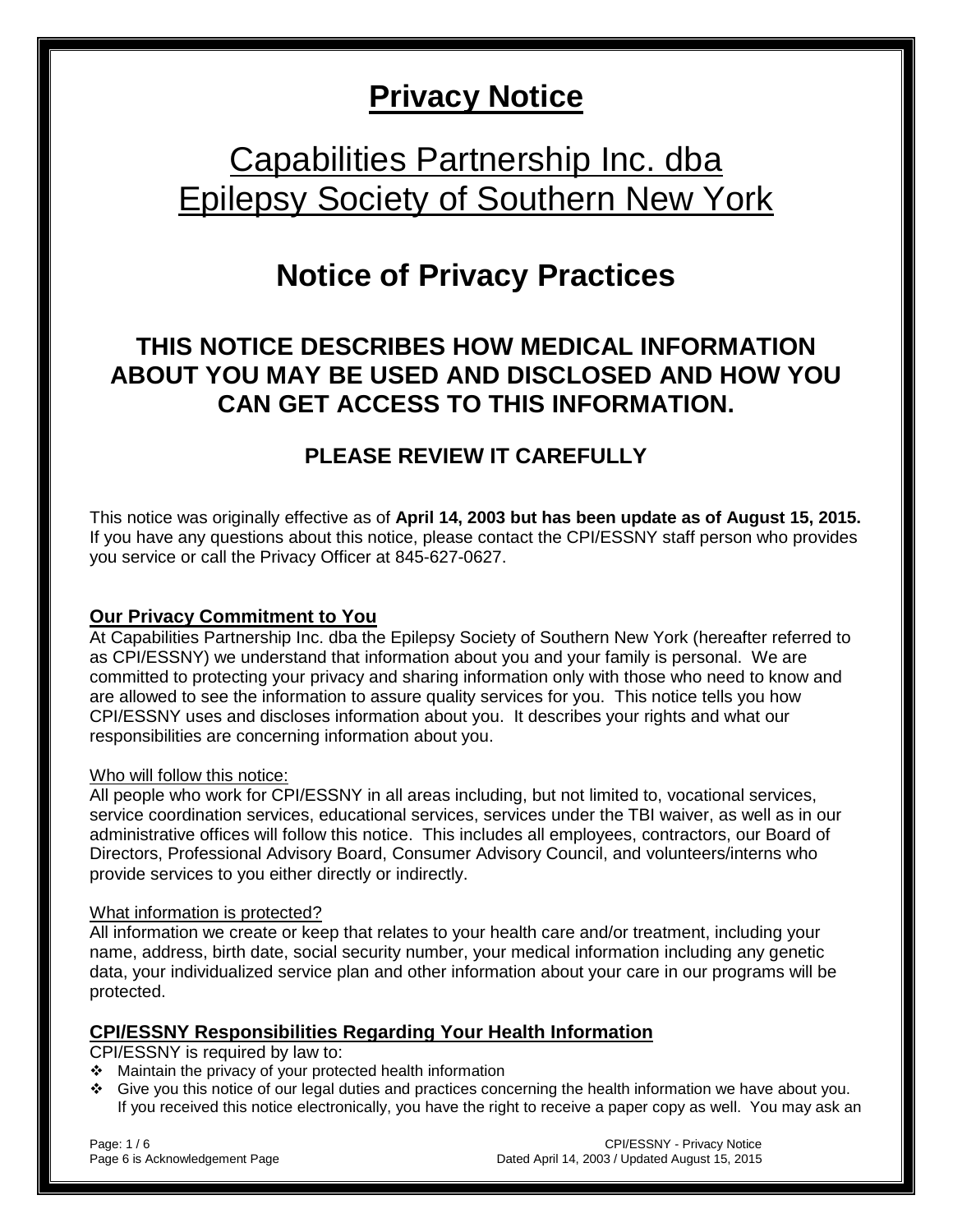CPI/ESSNY staff member to give you a paper copy or you may call (845) 627-0627 to request one be mailed out to you.

- Notify you if your unsecured protected health information has been breached.
- Follow the rules in this notice. CPI/ESSNY will use or share information about you only with your permission except for the reasons explained in this notice.

### **Your Health/Clinical Information Rights**

You have the following rights concerning your health/clinical information. When we use the word "you" in this notice we also mean your personal representative. However, your authorized representative will be required to produce evidence of his or her authority to act on your behalf before that person will be given access to your health/clinical information. CPI/ESSNY also retains the discretion to deny access to your health/clinical information to provide protection to those consumers who depend upon others to exercise their rights under these rules and may be subject to abuse or neglect. Depending on your circumstances and in accordance with state law, this may be your guardian, involved parent, spouse, adult child, or your advocate.

- You generally have a right to see or inspect your health/clinical information and obtain a copy in hardcopy or electronic format (if such data is kept in electronic format). You also have the right to ask us to send this information to a third party. Your request must be in writing, must be clear, conspicuous and specific and there may be a fee associated with copying, mailing and electronic medium. Some exceptions may apply. If we deny your request to see your health/clinical information, you have the right to request a review of that denial. A professional chosen by CPI/ESSNY who was not involved in denying your request will review the record and decide if you may have access to the record. If CPI/ESSNY does not maintain the health/clinical information but knows where it is maintained, you will be informed of where to direct your request.
- You have the right to ask CPI/ESSNY to change or amend your health/clinical information that you believe is incorrect or incomplete. Your request must be in writing and must state a reason for the change. We may deny your request in some cases, for example, if the record was not created by CPI/ESSNY or if after reviewing your request, we believe the record is accurate and complete. If CPI/ESSNY denies the request, it will provide you with an opportunity to submit a written statement disagreeing with the denial. CPI/ESSNY may limit the length of that statement as reasonable. CPI/ESSNY may also prepare a written rebuttal to your statement of disagreement. If you do submit a statement of disagreement, CPI/ESSNY will include that statement with any subsequent disclosure of the health/clinical information to which the statement relates.
- You have the right to request a list of the disclosures CPI/ESSNY has made of your health/clinical information. Your request must be in writing. Your request should state a time period, which may not be longer than six years. Your request should indicate in what form you want the list (for example, paper or electronic). The first list that you request within a 12-month period will be free. For additional lists, CPI/ESSNY may charge you for the costs of providing the lists. CPI/ESSNY will notify you of the costs involved and you may wish to withdraw your request at that time before any costs are incurred. Notwithstanding the foregoing, you may request an accounting of disclosures of any "electronic health record" provided that your request states a time period which may be no longer than three years prior to the date on which the accounting is requested. We will not, however, keep or provide you with a list of certain disclosures, for example, disclosures made for treatment, payment, and health care operations, or disclosures made to you or made to others with your permission.
- You have the right to request further restrictions on how CPI/ESSNY uses or disclosures your health information related to treatment, payment and health care operations as well as disclosures made to involved family/friends. Your request must be in writing. CPI/ESSNY, however, is not required to agree to your request. If CPI/ESSNY agrees to the requested restriction in writing, you may terminate that restriction in writing. CPI/ESSNY may also terminate the restriction, but only as it applies to health/clinical information about you that CPI/ESSNY creates or receives after its communication to you in writing of its decision to terminate.
- You have the right to request that we restrict disclosure to any health plan you participate in if the disclosure is for payment or health care operations and pertains to a health care item/service for which we were fully paid by someone other than the health plan.
- $\cdot$  You have the right to request that CPI/ESSNY communicates with you in a way that will help you keep your information confidential such as by alternative means or at alternative locations. CPI/ESSNY will not ask you the reason for your request. Your request must be in writing. CPI/ESSNY will accommodate all reasonable requests.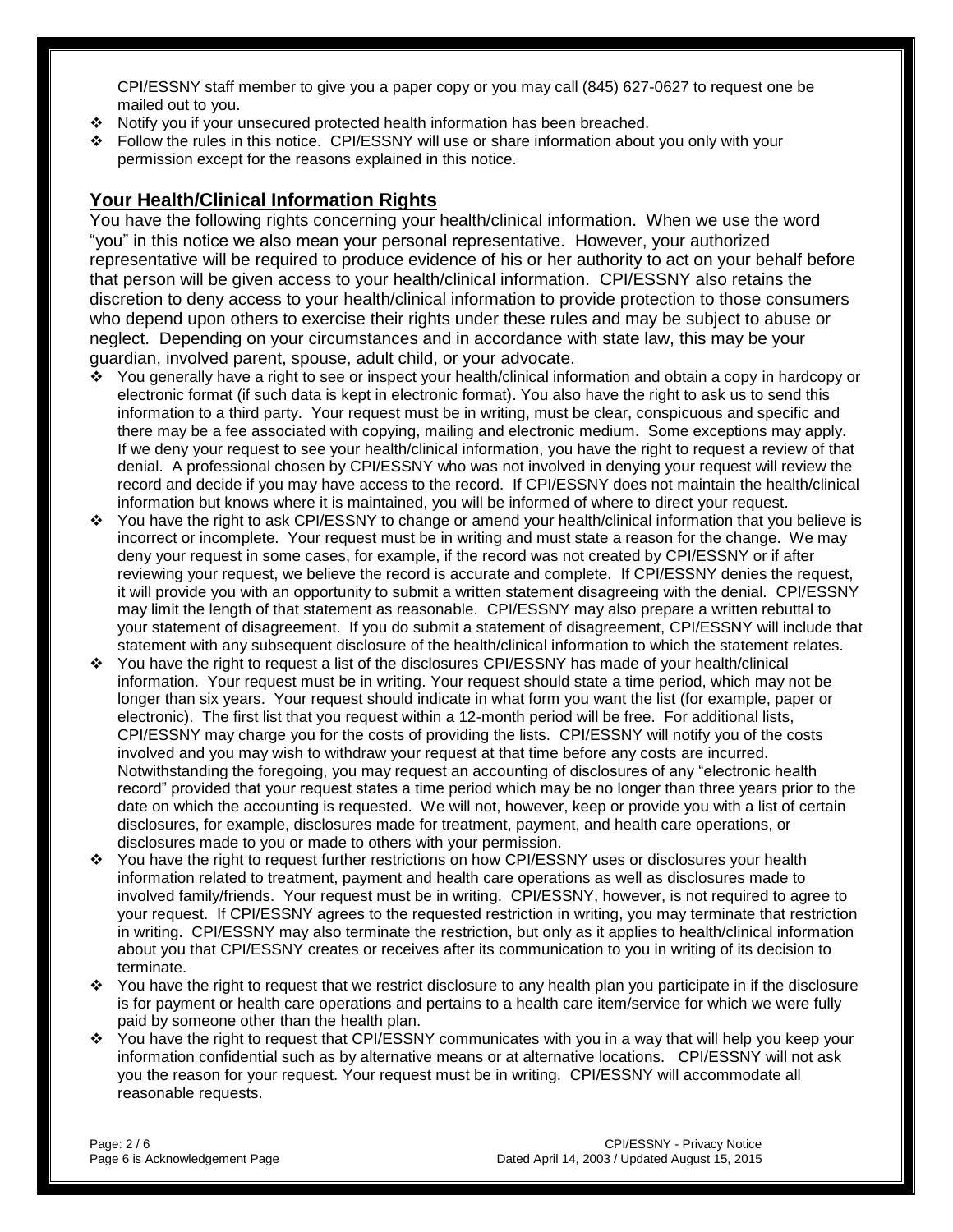To request access to your health/clinical information or to request any of the rights listed here, you may contact the CPI/ESSNY staff person providing service to you or you may contact the Privacy Officer of CPI/ESSNY at 450 West Nyack Road, Suite 9, West Nyack, New York 10994 or at (845) 627-0627.

#### **How CPI/ESSNY Uses and Discloses Health Care Information**

#### **Uses and Disclosures For Treatment, Payment and Healthcare Operations**

CPI/ESSNY may use and disclose health/clinical information without your permission for the purposes described below. For each of the categories of uses and disclosures, we explain what we mean and offer an example. Not every use or disclosure is described, but all of the ways we will use or disclose information will fall within these categories.

- Treatment: CPI/ESSNY will use your health/clinical information to provide you with treatment and services. We may disclose health/clinical information to doctors, nurses, psychologists, social workers, qualified mental health professionals, developmental aides, and other CPI/ESSNY personnel, contractors, volunteers or interns who are involved in providing you care. For example, involved staff may discuss your health/clinical information to develop and carry out your individualized service plan (ISP). Other CPI/ESSNY staff may share your health/clinical information to coordinate different services you need, such as medical tests, respite care and transportation. We may also need to disclose your health/clinical information to your service coordinator and other providers outside of CPI/ESSNY who are responsible for providing you with the services identified in your ISP or to obtain new services for you. CPI/ESSNY may contact you to provide appointment reminders or information about treatment alternatives or other health-related benefits and services that may be of interest to you.
- Payment: CPI/ESSNY will use your health/clinical information so that we can bill and collect payment from you, a third party, an insurance company, Medicare or Medicaid or other government agencies. For example, we may need to provide the NYS Department of Health (Medicaid) with information about the services you received from CPI/ESSNY so they will pay us for the services. Also, we may disclose your health/clinical information to the US Social Security Administration, or the Department of Health to determine your eligibility for coverage or your ability to pay for services. These disclosures may be part of the regulations mandated for the services you receive under Medicaid guidelines.
- Health Care Operations: CPI/ESSNY will use and disclose health/clinical information in order to conduct our normal business operations. These uses and disclosures are necessary to operate our programs and to make sure all consumers receive appropriate, quality care. For example, we may use health/clinical information for quality improvement to review our treatment and services and to evaluate the performance of our staff in caring for you. We may also disclose information for on-the-job training. We will share your health/clinical information for such administrative operations as obtaining legal services, conducting fiscal audits, resolving complaints and for fraud and abuse detection and compliance. We may also disclose health/clinical information to our business associates who need access to the information to perform administrative or professional services on our behalf. We may contact you with regard to our fundraising events to invite you to participate free of charge and to perhaps help us sell raffles/sponsorships. You may opt out of receiving these fundraising communications (or opt back in) by following the directions on these communications or by contacting the CPI/ESSNY worker who is your service provider or by calling the Privacy Officer of CPI/ESSNY at (845) 627-0627.

### **Other Uses and Disclosures that Do Not Require your Authorization**

In addition to treatment, payment and health care operations, CPI/ESSNY will use your health/clinical information without your permission for the following reasons:

- \* When we are required to do so by federal or state law;
- For public health reasons, including prevention and control of disease, injury or disability, reporting births and deaths, reporting child abuse or neglect, reporting reactions to medication or problems with products and to notify people who may have been exposed to a disease or are at risk of spreading the disease;
- To report domestic violence and adult abuse or neglect to government authorities if you agree or if we feel this is necessary to prevent serious harm;
- For health oversight activities, including audits, investigations, surveys, inspections and licensure. These activities are necessary for government to monitor the health care system, government programs, and

Page: 3 / 6 CPI/ESSNY - Privacy Notice Page 6 is Acknowledgement Page Dated April 14, 2003 / Updated August 15, 2015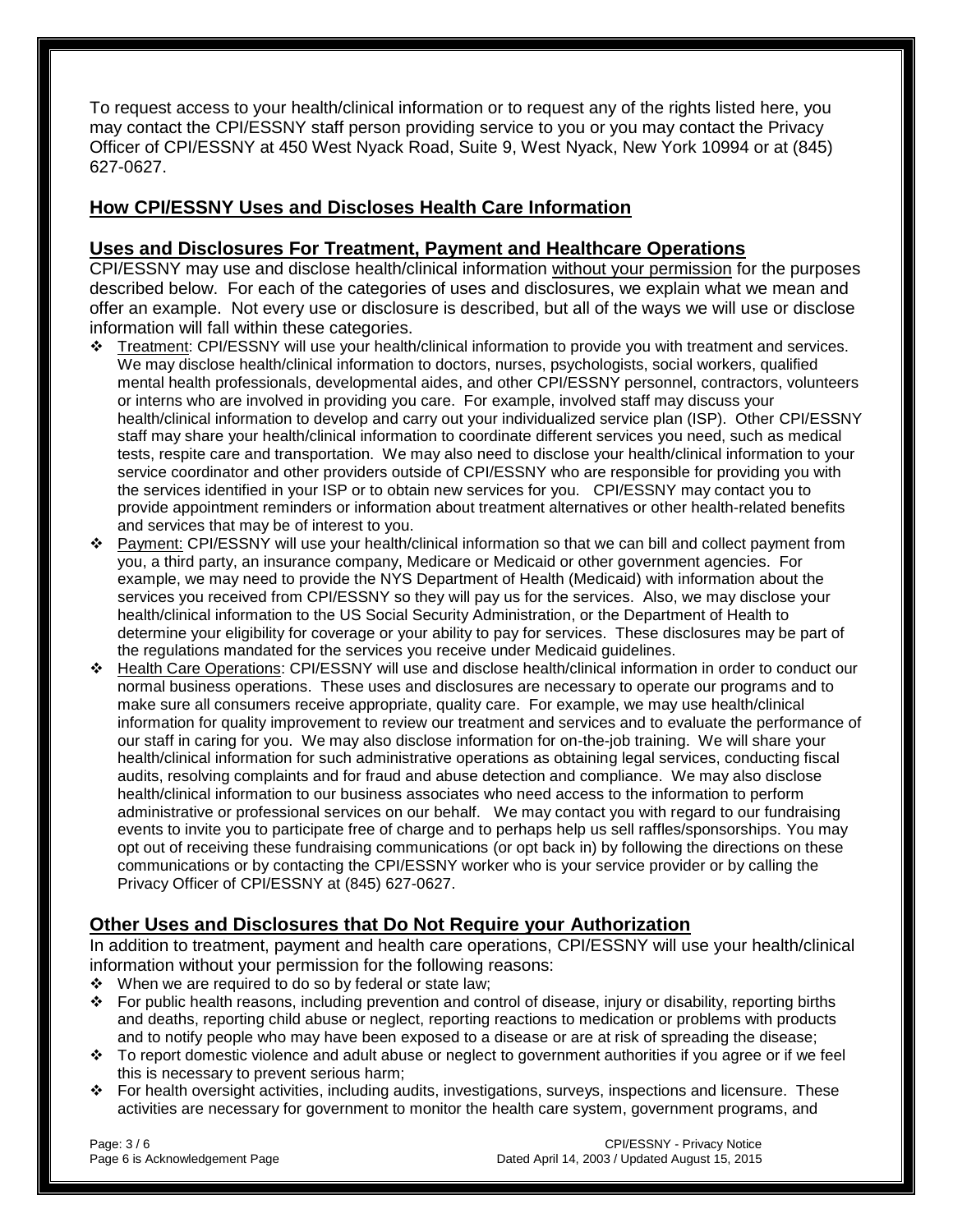compliance with civil rights laws. Health oversight activities do not include investigations that are not related to the receipt of health care or receipt of government benefits in which you are subject;

- For judicial and administrative proceedings, including hearings and disputes. If you or your estate are involved in a court or administrative proceeding we will disclose health/clinical information if the judge or presiding officer orders us to share the information;
- For law enforcement purposes, in response to a subpoena, or other legal process, (but only if efforts have been made to tell you about the request or obtain an order protecting the health/clinical information requested), to identify a suspect or witness or missing person, regarding a victim of a crime, a death, criminal conduct and in emergency circumstances to report a crime;
- Upon your death, to coroners or medical examiners for identification purposes or to determine cause of death, and to funeral directors to allow them to carry out their duties; and to family members or close personal friends who were involved in your care as long as we do not believe that you would have objected to such disclosure;
- To organ procurement organizations to accomplish cadaver, eye, tissue, or organ donations in compliance with state law;
- For research purposes when you have agreed to participate in the research or when an Institutional Review Board or Privacy Committee has approved the use of the health/clinical information for the research purposes;
- $\div$  To prevent or lessen a serious and imminent threat to your health and safety or someone else's. In an emergency situation and/or in the event of harm to yourself or others we may disclose health/clinical information to avert or lessen a serious situation.
- To authorized federal officials for intelligence and other national security activities authorized by law or to provide protective services to the President and other officials;
- $\div$  To correctional institutions or law enforcement officials if you are an inmate and the information is necessary to provide you with health care, protect your health and safety or that of others, or for the safety of the correctional institution;
- $\div$  To governmental agencies that administer public benefits if necessary to coordinate the covered functions of the programs;
- $\div$  To the extent necessary to comply with laws relating to workers' compensation or other similar programs that provide benefits for work-related injuries or illness without regard to fault.
- To business associates, which are vendors, agents, and contractors to CPI/ESSNY, who provide services to it, such as any after-hours answering service. Business associates have entered into contracts with CPI/ESSNY that provide for the same privacy practices that CPI/ESSNY provides. If the business associate enters into a subcontract with respect to those services, the contract between the business associate and the subcontractor will also provide those protections.

### **Uses and Disclosures that Require Your Agreement or Authorization**

CPI/ESSNY may disclose health/clinical information to the following persons if we tell you we are going to use or disclose it and you agree or do not object.

- \* To family members and personal representatives who are involved in your care if the information is relevant to their involvement and to notify them of your condition and location. (This disclosure also applies after your death, unless doing so would be inconsistent with any prior express preference of yours that is known to CPI/ESSNY); or
- $\div$  To disaster relief organizations that need to notify your family about your condition and location should a disaster occur.

### **Authorization Required For all Other Uses and Disclosures**

For all types of uses and disclosures not described in this Notice, CPI/ESSNY will use or disclose health/clinical information only with a written authorization signed by you that states who may receive the information, what information is to be shared, the purpose of the use or disclosure and an expiration for the authorization. Written authorizations are required for most uses and disclosures of psychotherapy notes (Positive Behavioral Interventions and Support Services and Community Integration Counseling Services (under the TBI Waiver) notes are not considered psychotherapy notes) and for marketing purposes. If this marketing involves financial remuneration to us from a third party, your authorization must state that such remuneration is involved. In addition written authorizations are also required with regard to the sale of protected health information and such authorizations must state that the disclosure will result in remuneration to us. Note: If you cannot give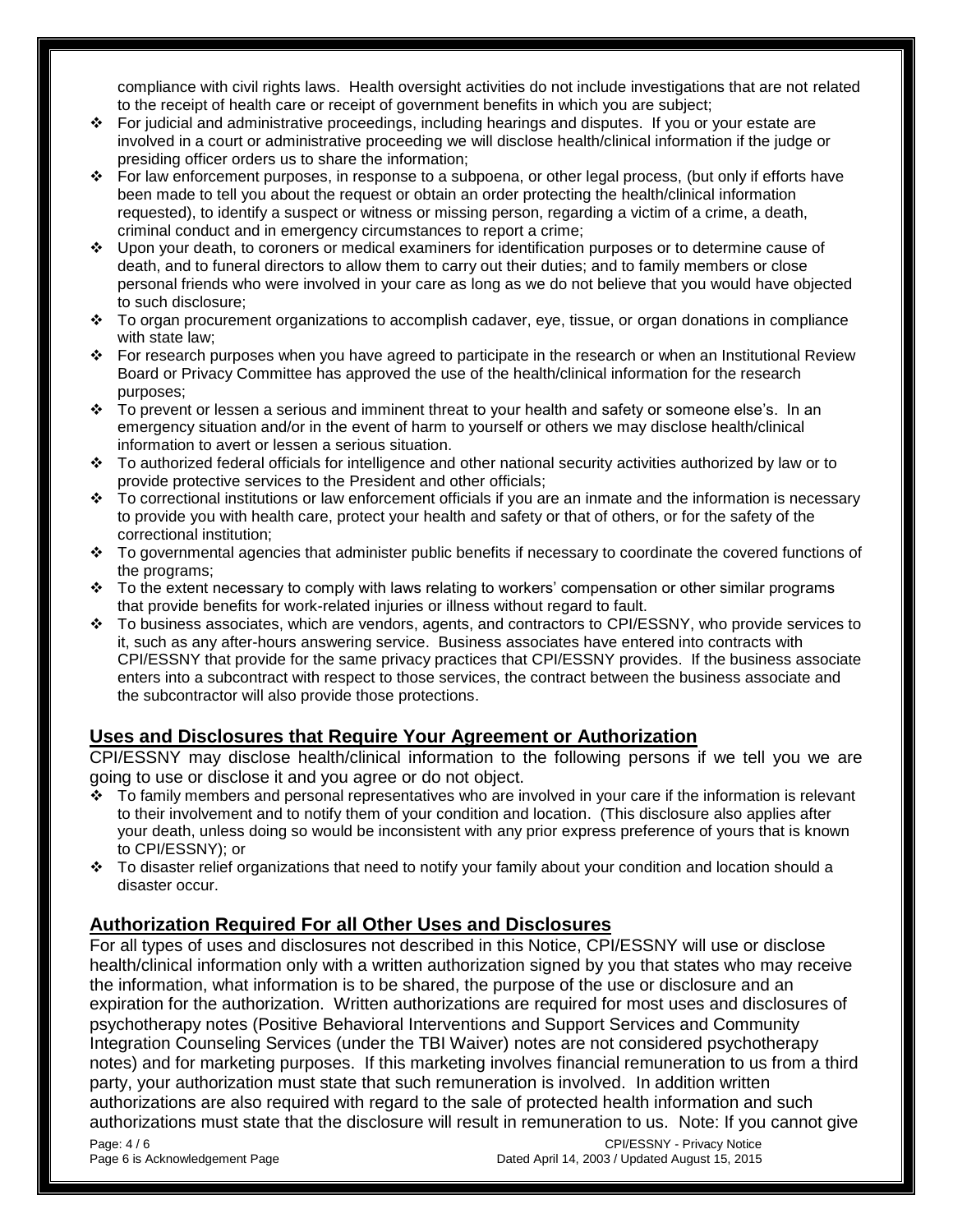permission due to an emergency, CPI/ESSNY may release health/clinical information in your best interest. We must tell you as soon as possible after releasing the information.

You may revoke your authorization at any time, in writing. If you revoke your authorization in writing we will no longer use or disclose your health/clinical information for the reasons stated in your authorization. We cannot, however, take back disclosures we made before you revoked and we must retain health/clinical information that indicates the services we have provided to you.

#### **Changes to This Notice**

CPI/ESSNY reserves the right to change this notice at any time. We reserve the right to make the revised notice effective for all health/clinical information we already have about you as well as any health/clinical information we receive in the future. Any revised notice will be provided to you in accordance with the HIPAA Privacy Rule. The effective date of this notice and any revised notice may be found on the bottom of each page. Any revised notice will be posted on our website at [www.essny.com](http://www.epiinfo.org/) and on [www.mycapabilities.com](http://www.mycapabilities.com/) and posted in all our offices. You may always get a copy of our current notice by asking your CPI/ESSNY staff person who provides you service or by calling (845) 627-0627.

#### **Use of E-Mail, Text Messages, Voice Messages and other electronic means**

You may wish to communicate with the staff at CPI/ESSNY via email, text messages, voice messages or other electronic means. This is possible however you must be aware that such communication is not secure and could be intercepted by a third party. Hence, CPI/ESSNY cannot and will not take any responsibility for the security and privacy of information you transmit to us in this manner. For your protection, you should avoid sending any protected health information or any identifying information, such as social security number, through e-mail, text messages, voice messages or other electronic means.

#### **Complaints**

If you believe your privacy rights have been violated you may file a complaint with us or with the Department of Health and Human Services. To file a complaint with us, please contact Anna Vero, Privacy Officer and Executive Administrative Director at CPI/ESSNY's main offices at 450 West Nyack Road, Suite 9, West Nyack, New York 10994 or call (845) 627-0627. All complaints must be submitted in writing. You may also file a complaint with the Office for Civil Rights, Department of Health and Human Services, 26 Federal Plaza, Suite 3313, New York City, New York 10278. Complaints filed with the Department of Health and Human Services must be filed within one hundred eighty (180) days of the violation or from the time you should have known of the violation. No one will retaliate or take action against you for filing a complaint.

#### **Mitigation**

CPI/ESSNY (and/or the applicable business associate, if applicable) will attempt to limit or "mitigate" any harm to you in the event of CPI/ESSNY's (or the applicable business associate's) inappropriate use of health/clinical information about you.

#### **Interpretation**

A privacy officer appointed by CPI/ESSNY has the discretion to interpret this notice, which attempts to summarize the regulations under the Health Insurance Portability and Accountability Act, or HIPAA. Those regulations will supersede any discrepancy between the information in the notice and the regulations.

#### **Further Information**

If you have any questions with regard to our Privacy Policy or if you would like further information, please contact the CPI/ESSNY worker who is your service provider or call the Privacy Officer of CPI/ESSNY at (845) 627-0627 or toll free 1-800-640-0371.

Page:  $5/6$  Privacy Notice Privacy Notice Privacy Notice Privacy Notice Privacy Notice Privacy Notice Privacy Notice Privacy Notice Privacy Notice Privacy Notice Privacy Notice Privacy Notice Privacy Notice Privacy Notice Page 6 is Acknowledgement Page Dated April 14, 2003 / Updated August 15, 2015